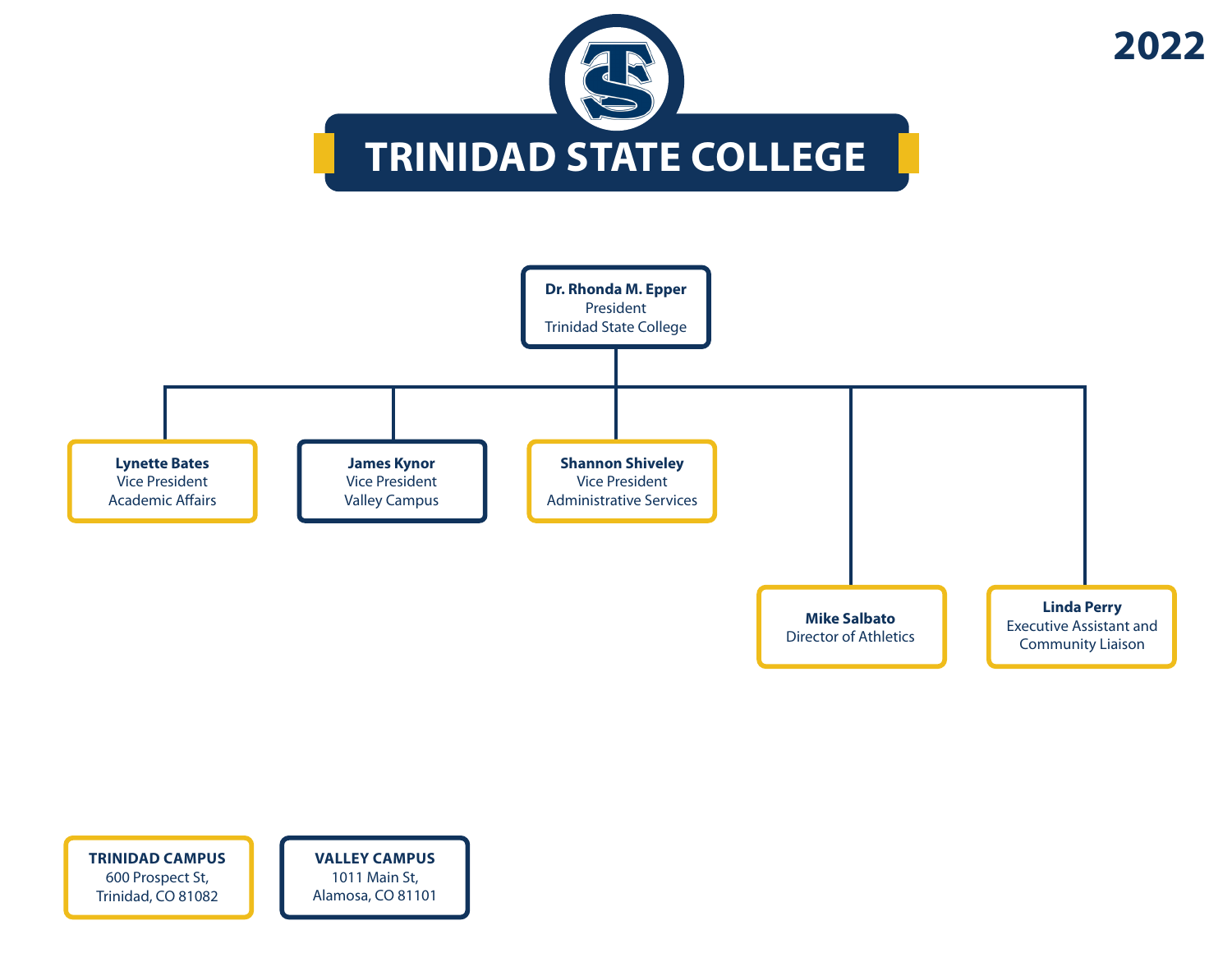

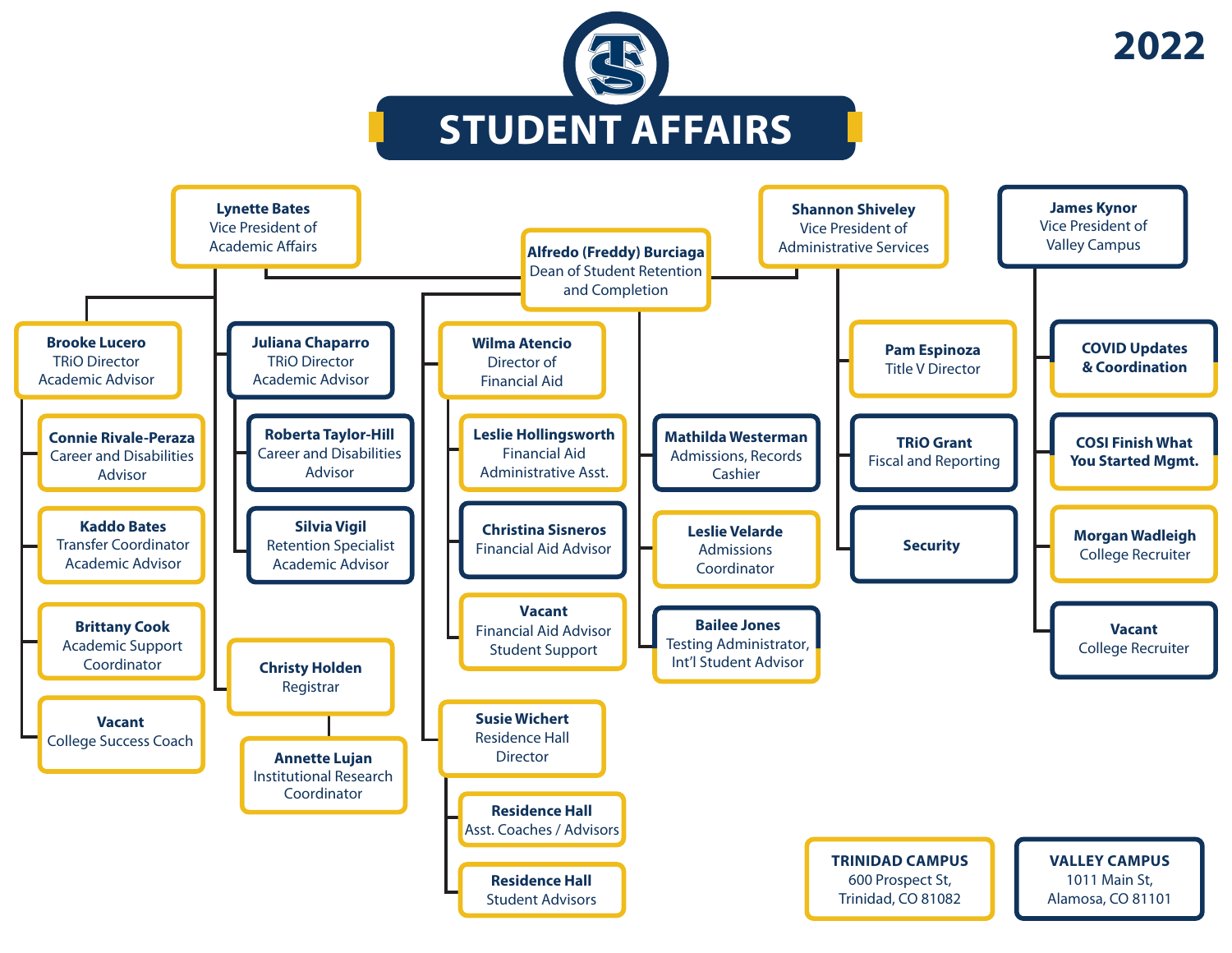

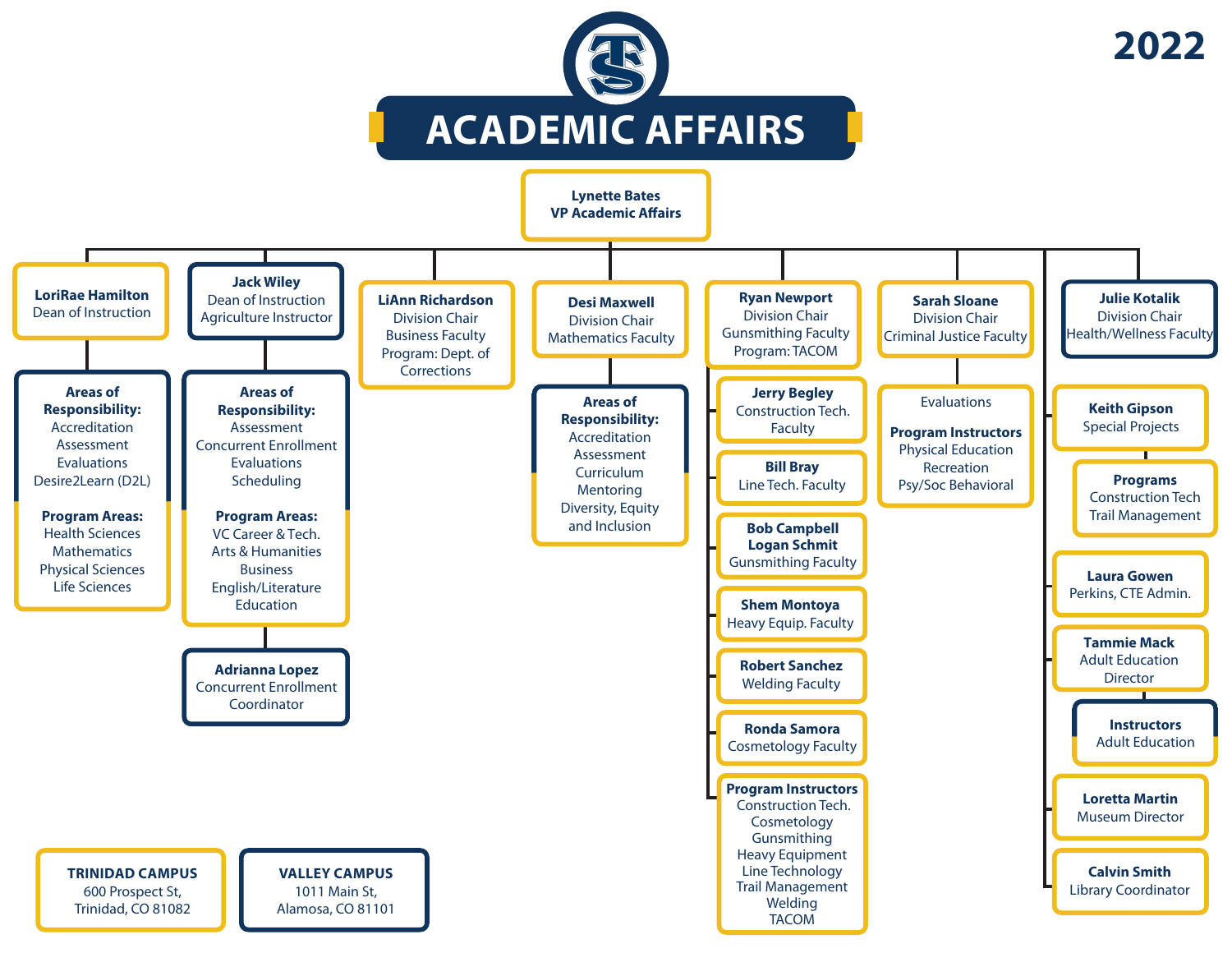

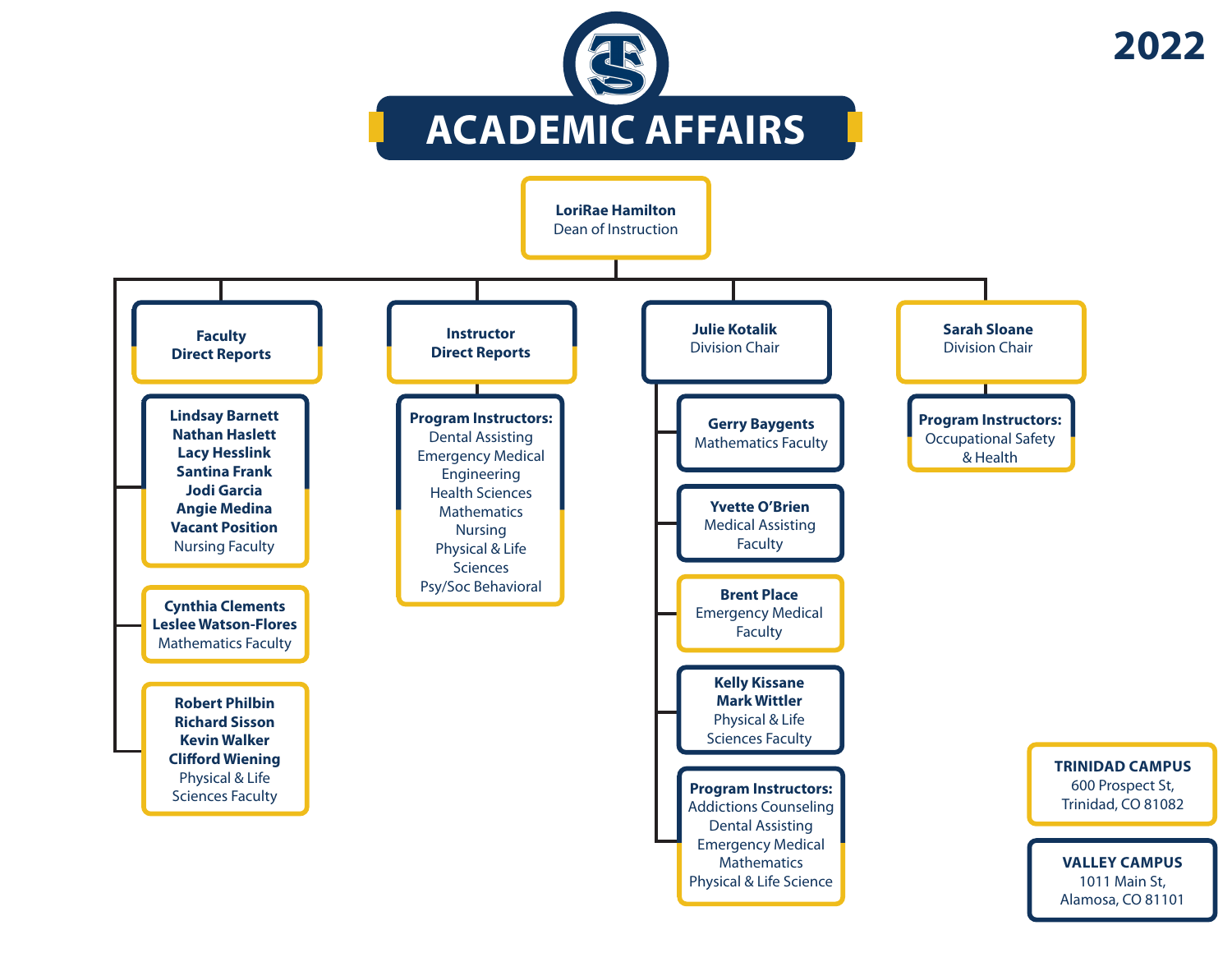



Alamosa, CO 81101

Trinidad, CO 81082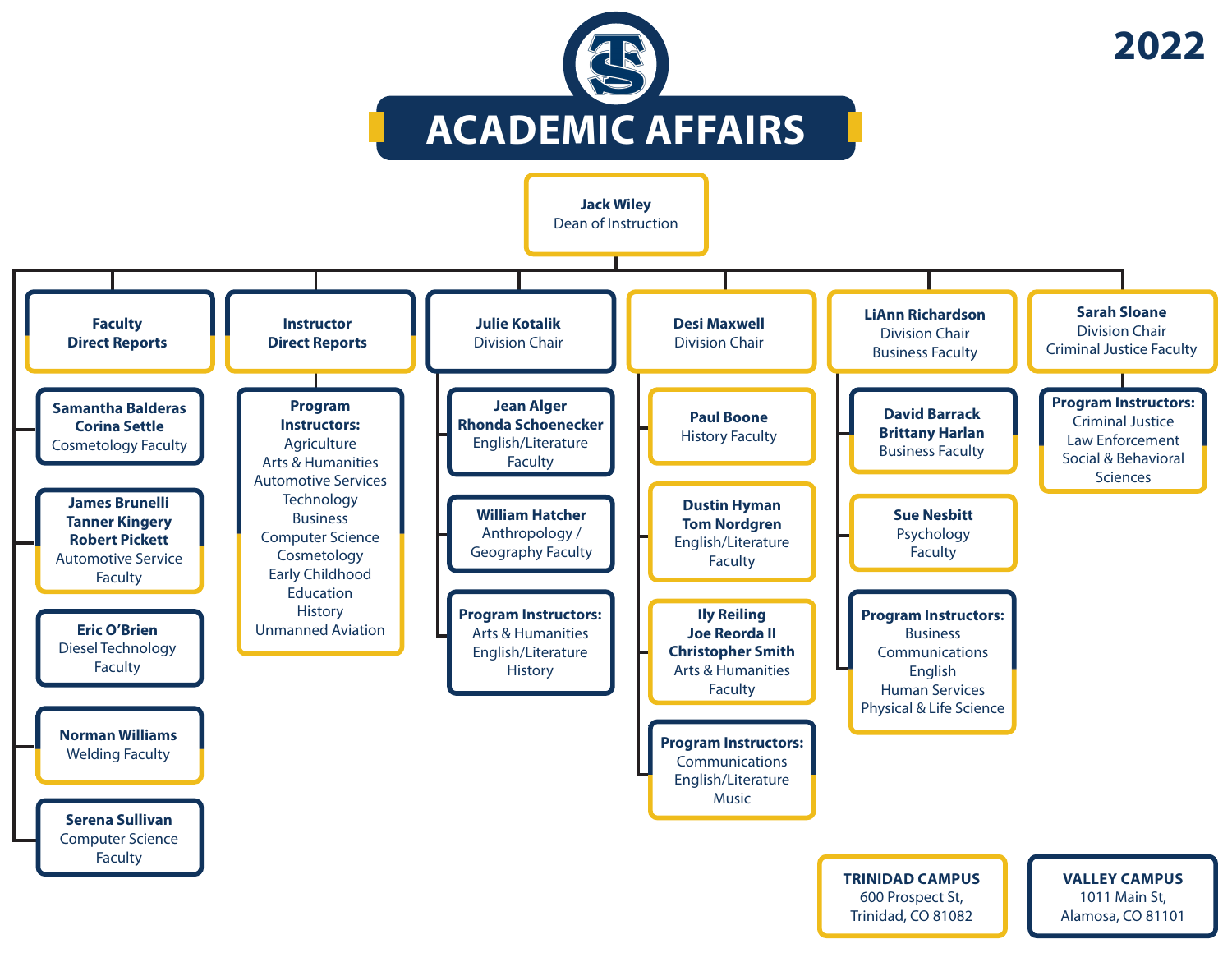



**TRINIDAD CAMPUS** 600 Prospect St, Trinidad, CO 81082

## **VALLEY CAMPUS** 1011 Main St, Alamosa, CO 81101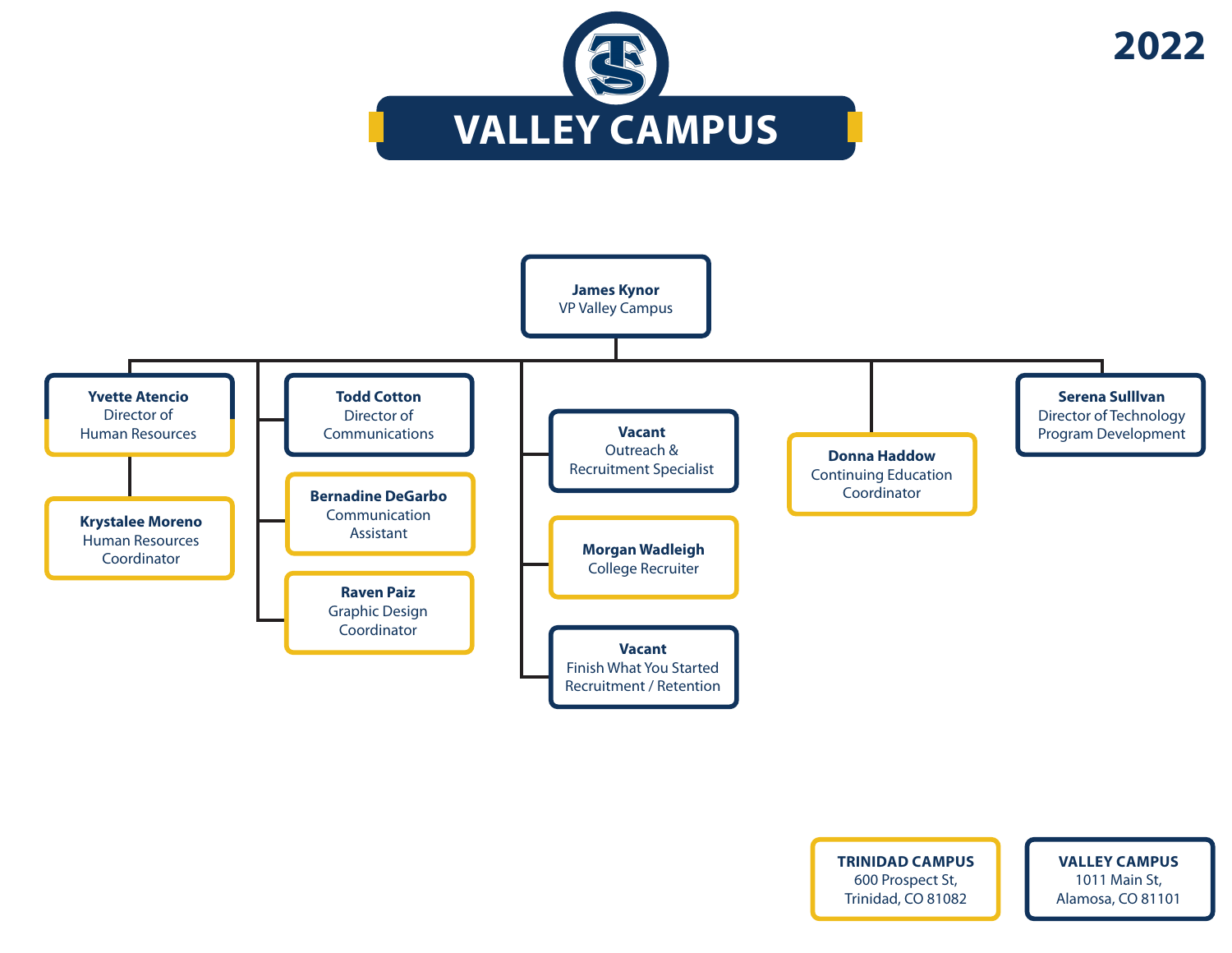